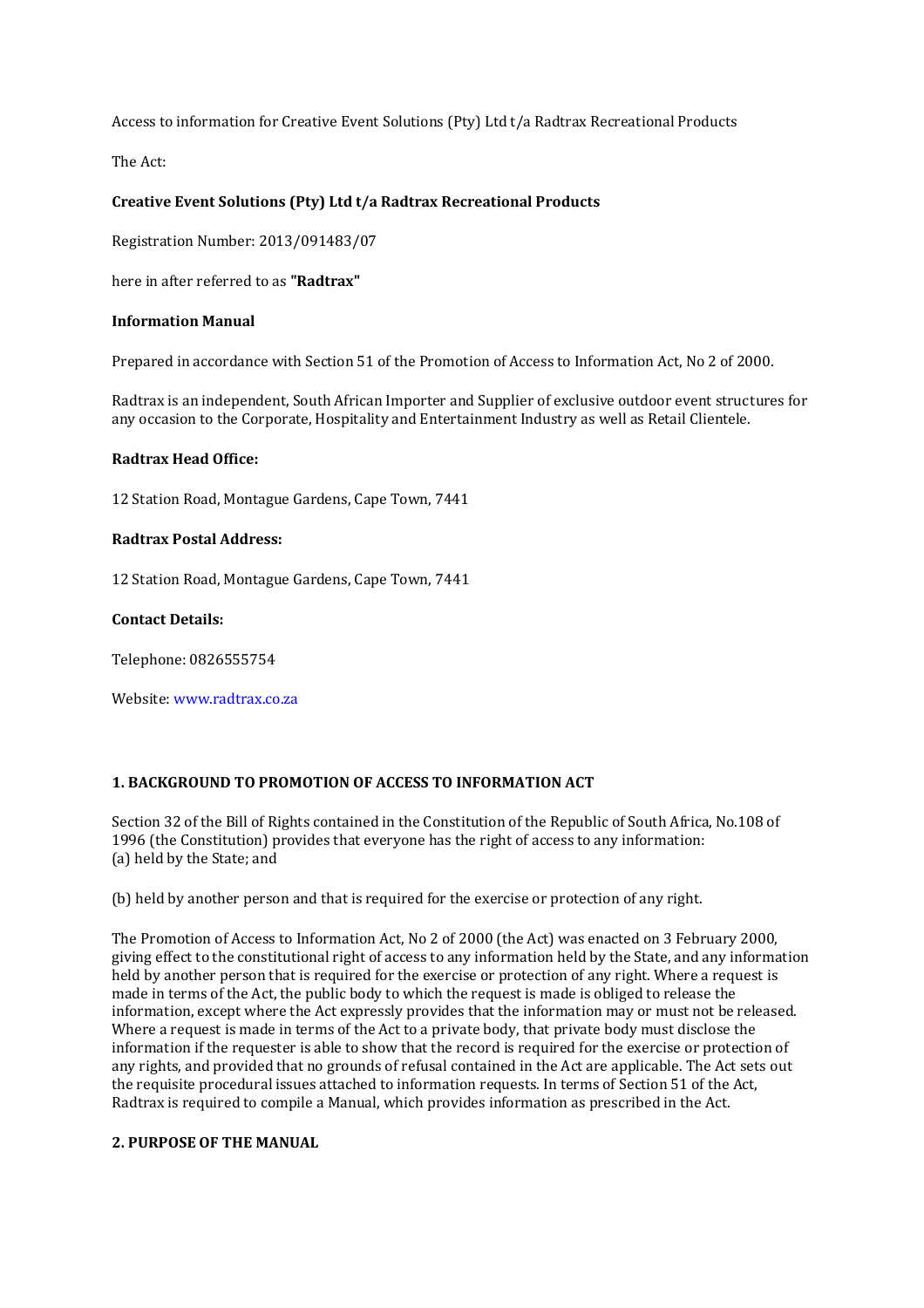This manual is intended to foster a culture of transparency and accountability by giving effect to the right to information held by a private body that is required for the exercise or protection of any right, and actively promoting a society in which the people of South Africa have access to information to enable them to exercise and protect their rights. Section 9 of the Act, recognizes that justifiable limitations of the right to access may be permitted. Such justifiable limitations include but are not limited to: Reasonable protection of privacy;

Commercial confidentiality;

Effective, efficient and good governance;

The manual provides a generic format, which will enable requesters to obtain the records, which they are entitled to under the Act in a quick and accessible manner.

### **3. PART I**

# **3.1. Contact Details and General Information - (Section 51(1) (A)) Radtrax**

Registration Number: 2013/091483/07 Chief Executive Officer: Paul van der Riet Physical Address: 12 Station Road, Montague Gardens, Cape town, 7441. Postal: 12 Station Road, Montague Gardens, Cape town, 7441

Contact telephone: 0826555754 Website: **www.radtrax.co.za** 

### **3.2. Contact Details of the Information Officer - (Section 51(1) (B))**

As appointed by the Board of Directors of Radtrax: The information officer: Mr. Paul van der Riet (Attention: The Group CEO) Physical Address: 12 Station Road, Montague Gardens, Cape town, 7441. Postal: 12 Station Road, Montague Gardens, Cape town, 7441

Contact telephone: 0826555754 Website: **www.radtrax.co.za** 

**Email: Paul@cevents.co.za**

### **3.3 Contact Details of Registered Auditors:**

Haak Fourie Snyman (Chartered Accountants S.A) PO Box 3918, Cape Town, 8000 Practice No.: 913111 Telephone Number: 27(21) 424 7346

Facsimile: 27(21) 423 3674 (Attention: Mr. E. Snyman) Email: haakfouriesnyman@new.co.za

### **4. PART II**

# **Guide of South African Human Rights Commission**

The South African Human Rights Commission has as yet not printed the guide as contemplated in Section 10 of the Act. The Guide will include information as may reasonably be required by a person who wishes to exercise any right as contemplated in the Act and accordingly contains information on how to use the Act including: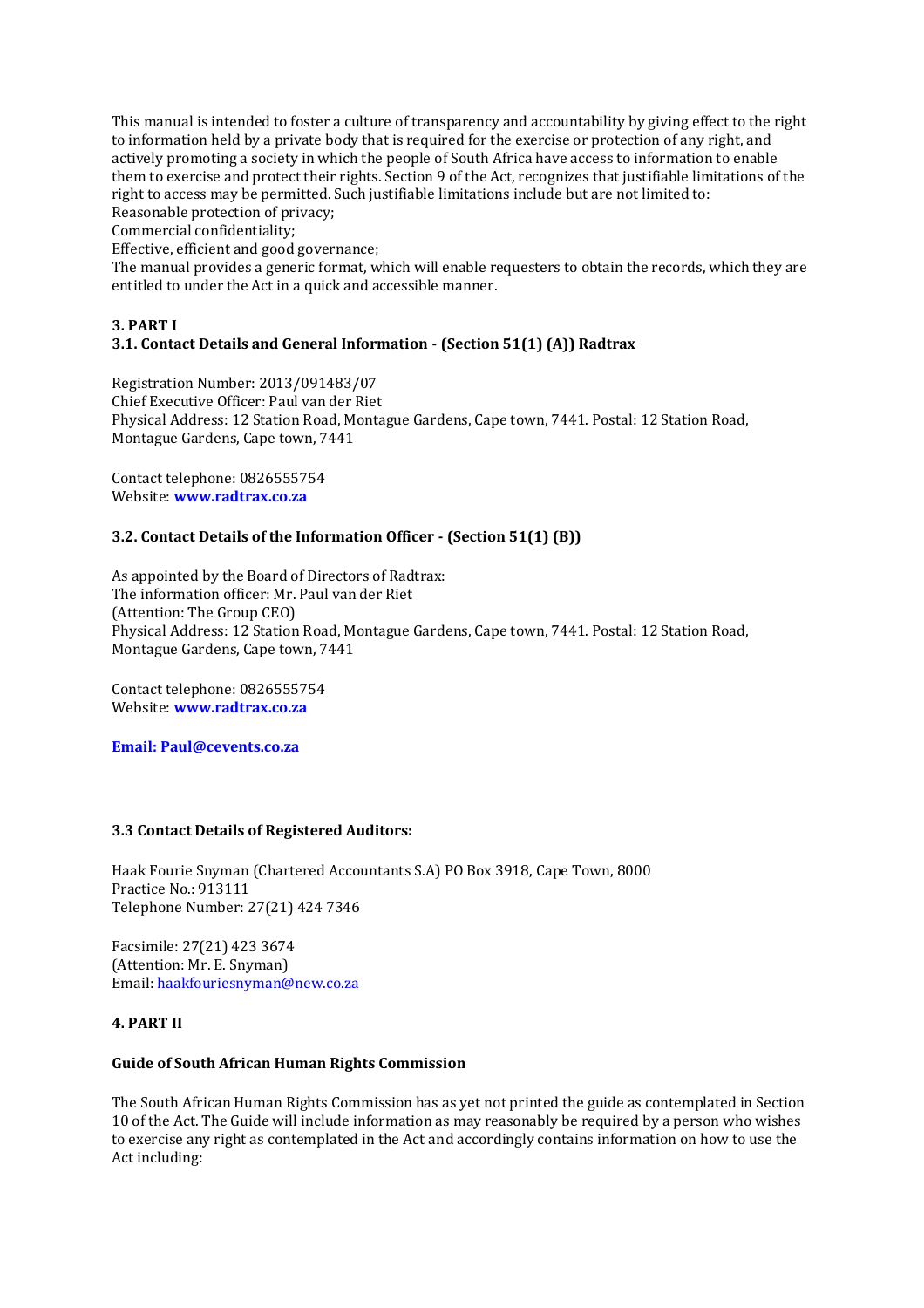- the objects of the Act

- particulars of every public and private body
- the manner and form for requests
- contents of the Regulations promulgated under the Act

may be updated and published at earliest convenience and will be available accordingly

However the guide can be requested directly from the South African Human Rights Commission as per the following contact details:

### **The South African Human Rights Commission**

The PAIA Unit (Research and Documentation Department)

Postal Address: Private Bag X2700, Houghton, 2041 Telephone Number: 27(0)11 484 8300 Facsimile: 27(0)11 484 1360 Website: www.sahrc.org.za

E-mail: paia@sahrc.org.za **5. PART III** 

# **Description Of The Subjects And Records of Radtrax available In Terms Of Any Other Legislation To Members Of The General Public - (Section 51 (1) (d))**

It is recorded that the accessibility of the documents herein below, may be subject to the grounds of refusal set out hereinafter. The documents as listed are not automatically readily available and every request will be reviewed on its merits. Furthermore some of the documents listed may not yet have been compiled at all and as such will not be available.

All information readily available may be obtained from the Radtrax Website at

#### www.radtrax.co.za

### **5. PART III**

List of parties/timetable/list of documents Correspondence from Radtrax Correspondence from the Company Legal Correspondence

Correspondence with the Accountants Legal Documents and contracts Fees and copy invoices Due Diligence Documentation

#### **5.2 Bookkeeping**

Accounting records Standard terms of business Client files (correspondence) Forms and applications Operational policies and procedures Operational reports and supporting documentation Compliance manual, procedures and reports Bank Account Records

### **5.3 Suppliers and Trading Partners**

Sales and Purchase Agreements Lease Agreements Management Contracts Construction and Development Contracts

#### **5.4 Employment Benefits**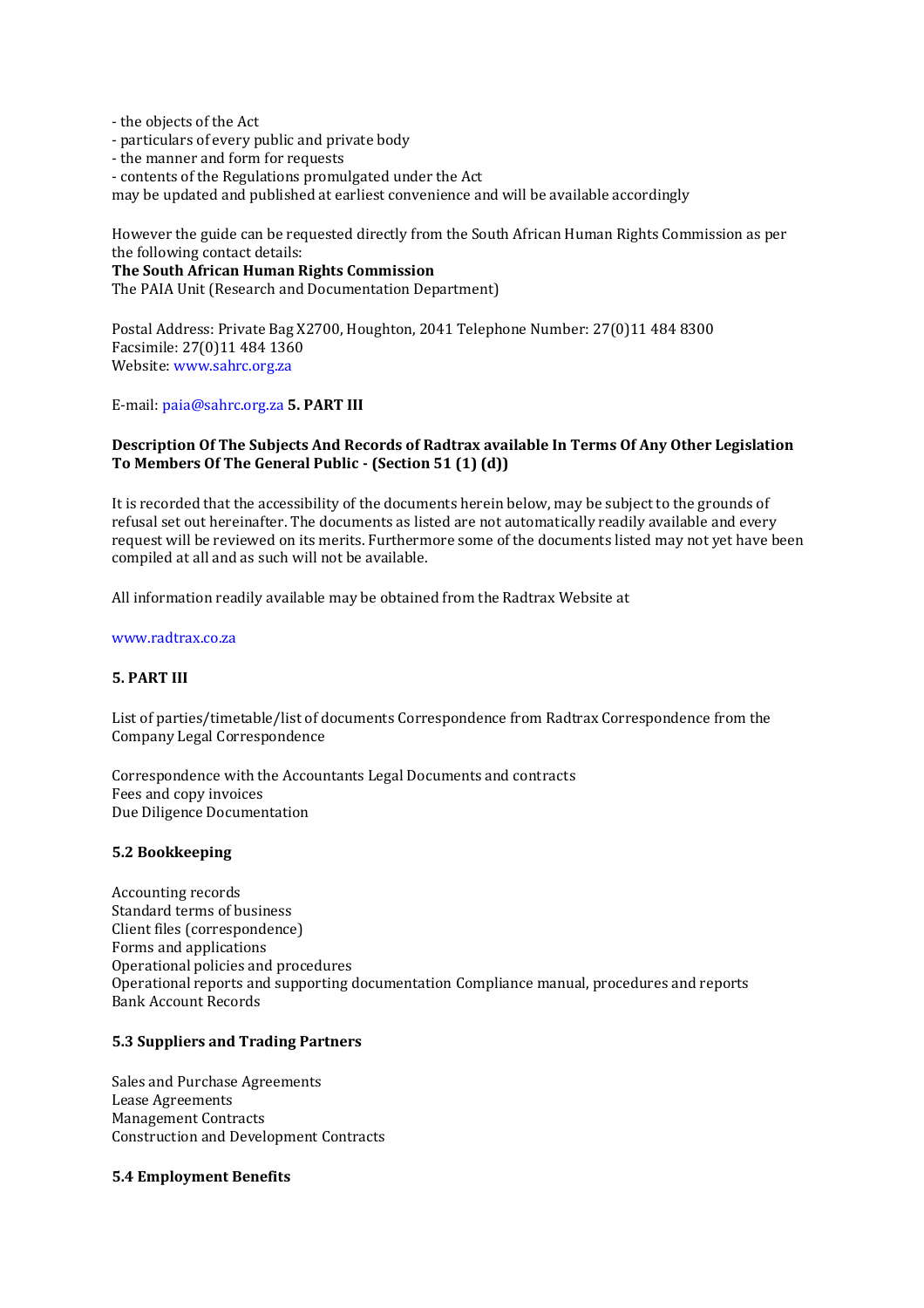Engagement material/engagement letter Outsourcing and service agreements 5.5 Human Resources Personnel Files\*

Payroll records Policies and procedures Forms and applications Standard letters and notices Benefit arrangements rules and records

\*Personnel refers to any person who works for, or provides services to or on behalf of Radtrax and receives or is entitled to receive remuneration and any other person who assists in carrying out or conducting the business of Radtrax.

# **5.6 Company Secretarial**

Minute books Closed Corporation registers Annual Financial Statements Memoranda and Articles of Association Correspondence Share certificates Corporation agreements Returns to Registrar of Closed Corporations Attendance registers for meetings Agendas for meetings

# **5.7 Marketing**

Advertising and marketing material (Brochures, leaflets, videos)

### **5.8 Group Compliance**

Group Compliance Manual Group Compliance policies and procedures

### **5.9 Taxation**

Policies and procedures Taxation files

# **6. DESCRIPTION OF RECORDS AVAILABLE IN TERMS OF ANY OTHER LEGISLATION TO MEMBERS OF THE GENERAL PUBLIC - (SECTION 51(1) (D))**

6.1.

(a) All documents of incorporation of Radtrax are lodged at the offices of the Registrar of Companies and may be inspected there.

(b) The register of members and register of transfer (of members), pledges and bonds of each company comprising of Radtrax are available for inspection at the registered office of the relevant company. (c) A register of the members and officials interests in contracts entered into by Radtrax is kept at the registered office of Radtrax.

6.2. As this point Radtrax, has not yet lodged copies of employment equity plans at the Department of Labour in terms of the Employment Act no 55 of 1998

# **7. PROCEDURE OF HOW CAN RECORDS BE OBTAINED (MANNER OF ACCESS) - (SECTION 51(1) (E))**

7.1. The requester must comply with all the procedural requirements as set out in the Act relating to the request for access to a record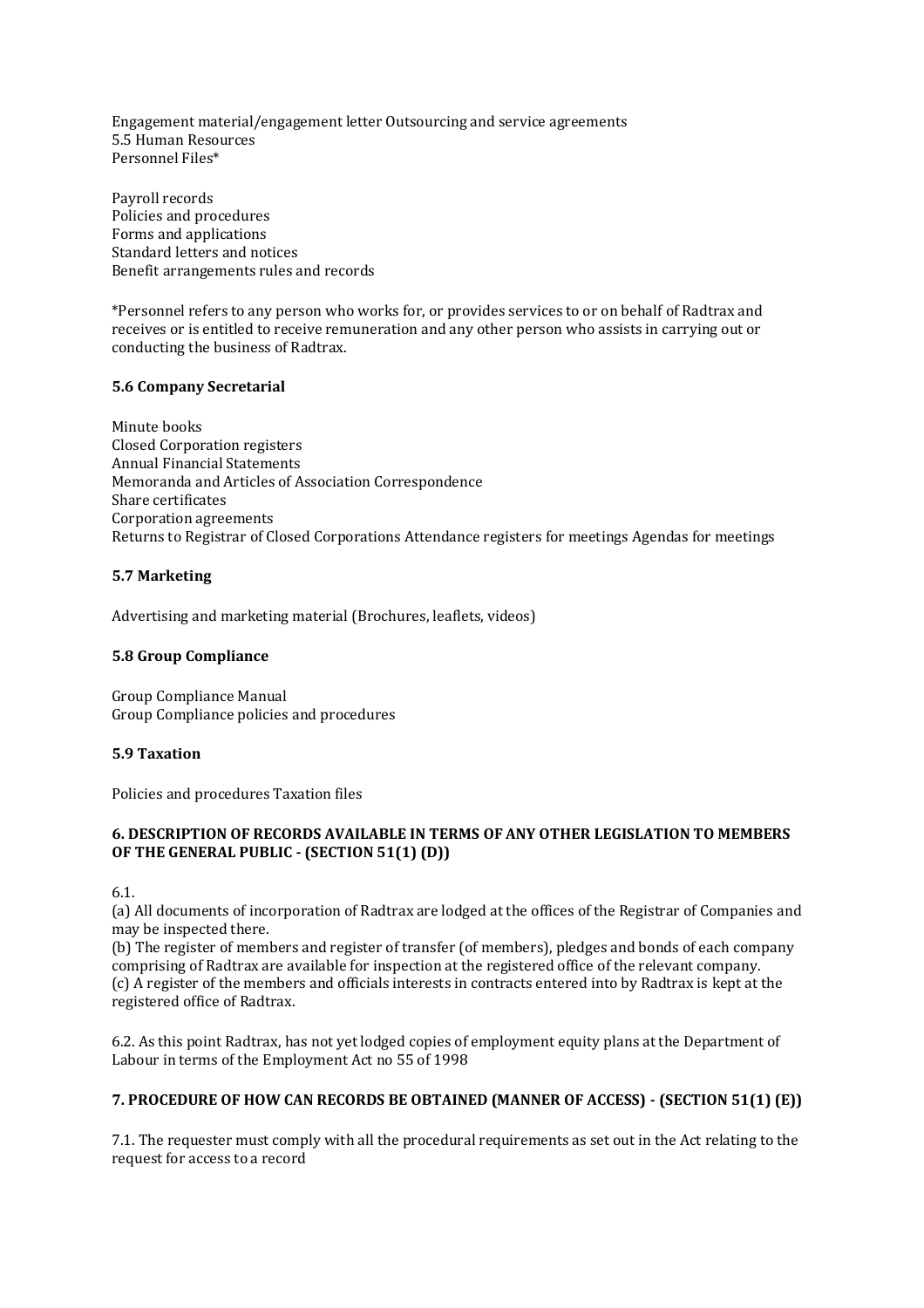7.2. The requester must complete the prescribed form to make the request and submit same as well as payment of a request fee and a deposit (where applicable), to the Information Officer at the postal, physical address, fax number or electronic mail address as noted in Part 1 3.2.

7.3. The prescribed form must be completed with sufficient information to enable the Information Officer to identify:

(a) the record or records requested; and

(b) the identity of the requester

 $(s53 (2) (a), (b), (c))$ 

7.4. The requester should indicate which form of access is required and to specify a postal address or fax number of the requester within the Republic.

7.5. The prescribed form should also contain the postal address or fax number of the requester.

7.6. The requester must state that he/she requires the information in order to exercise or protect a right and clearly state what the nature of the right is so to be exercised or protected. The requester must state clearly and specifically why the record is necessary to exercise or protect a right, (s53 (2) (d)).

7.7. Radtrax will endeavour to process the request within 30 days, unless special circumstances exist which indicate that the time period will need to be extended.

7.8 If the request is for a record pertaining to a third party, the Information Officer must take all reasonable steps to inform that third party of the request. This must be done prior to releasing said record to the requester.

7.9 The requester shall be advised whether access was granted or denied. If the requester requires reasons for the decision in any other manner, the requester will be obliged to state which manner and the particulars required.

7.10 If a request is made on behalf of another person, then the requester must submit proof of the capacity in which the requester is making the request to the reasonable satisfaction of the Information Officer. (s53 (2) (f))

7.11. If an individual is unable to complete the prescribed form because of illiteracy or disability, such request may be oral.

7.12. The requester must pay the prescribed fee before any processing of information can take place.

7.13. All information as listed in 7.3. to 7.5. above should be provided and failing which the process will be delayed until the required information is provided. The prescribed time periods will not commence until the requester has furnished all the necessary information.

7.14. The Information Officer must sever a record, if possible, and grant access only to that portion which the law does not prohibit access to.

# **8. PRESCRIBED FEES - (CHAPTER 3 SECTION 54 SEE ANNEXURE B)**

8.1. The Act provides for two types of fees, namely:

(a) A request fee, which is a form of administration fee to be paid by all requesters except personal requesters, before the request is considered and is not refundable; and

(b) An access fee, which is paid by all requesters in the event that a request for access is granted. This fee is inclusive of costs involved by the body in obtaining and preparing a record for delivery to the requester.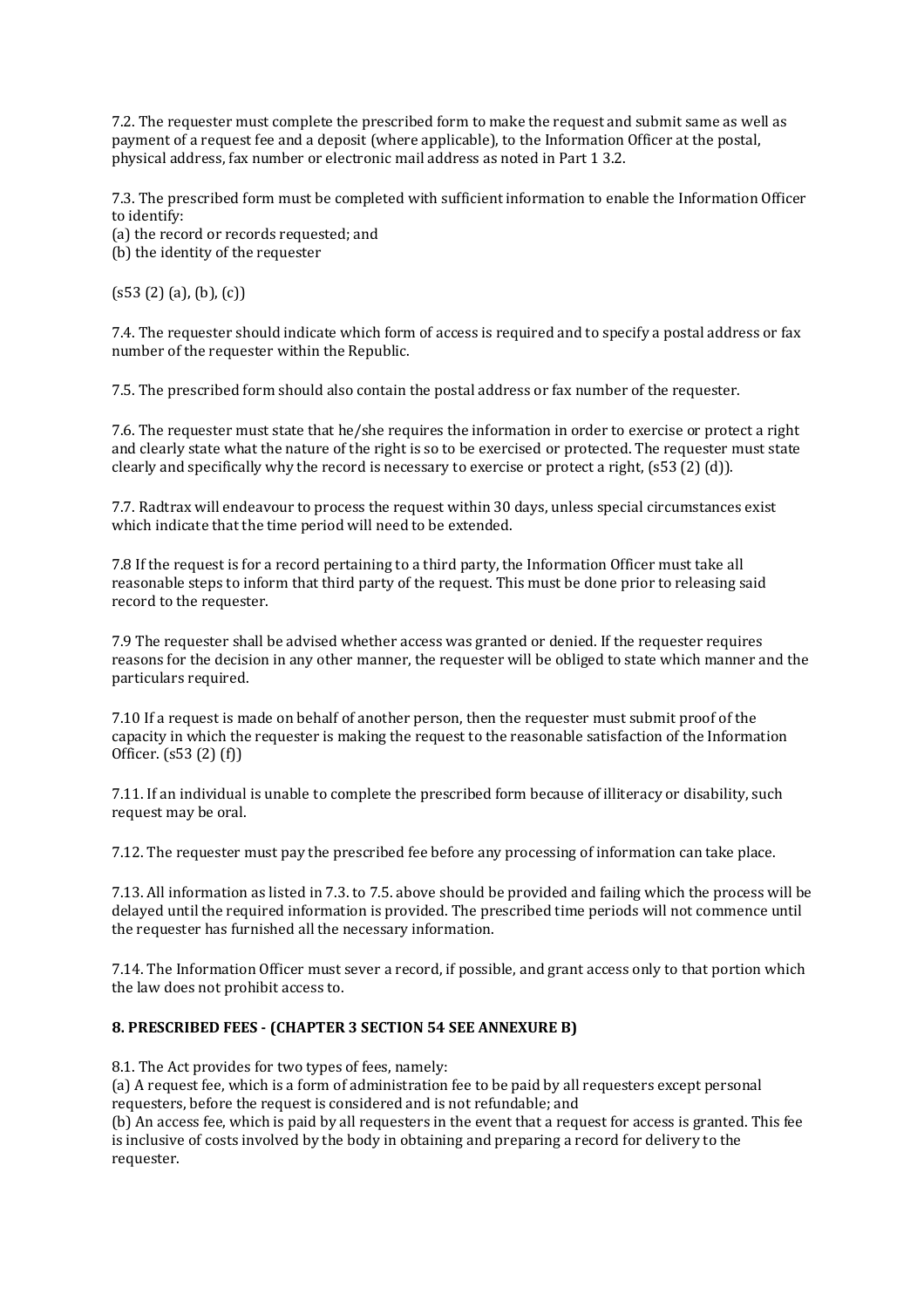8.3. When a request is received by the Information Officer, such officer shall by notice require the requester, other than a personal requester, to pay the prescribed request fee, before further processing of the request. (s54 (1)). Information may be withheld until the request fee and the deposit (if applicable) have been paid.

8.4. If a deposit has been paid in respect of a request for access, which is refused, then the Information Officer concerned must repay the deposit to the requester.

8.5. If the request has been granted then an access fee must be paid for the search, reproduction, preparation of the requested records, and for any time that has exceeded the prescribed hours to search and prepare the record for disclosure. (s54 (6))

# **9. INFORMATION OR RECORDS NOT FOUND**

9.1. If a requested record cannot be found or if the record does not exist, the Information Officer shall, by way of an affidavit or affirmation, notify the requester that it is not possible to give access to the requested record.

9.2 The affidavit or affirmation shall provide full details of all the steps taken to find the record or to determine its existence, including details of all communications by the Information Officer with every person who conducted the search. This notice will be regarded as a decision to refuse a request for access to the record concerned for the purposes of the Act. If the record should later be found, the requester shall be

given access to the record in the manner stipulated by the requester in the prescribed form, unless the Information Officer refuses access. The attention of the requester is drawn to the provisions of Chapter 4; Part 3 of the Act in terms of which Radtrax may refuse to provide information to a requester.

# **10. INFORMATION REQUESTED ABOUT A THIRD PARTY**

10.1 Chapter 5; Part 3 of the Act specifies the procedure regarding a request for information or records about a third party

10.2 In considering such a request, Radtrax will adhere to the provisions of the Act. Section 71 requires that the Information Officer take all reasonable steps to inform a third party to whom the requested record relates of the request, informing him that he may make written or oral representations to the Information Officer why the request should be refused, or give written consent for the disclosure of the record.

# **11. GROUNDS FOR REFUSAL OF A REQUEST**

A private body such as Radtrax is entitled to refuse a request for information on the following grounds:

11.1 Section 63 provides for the mandatory protection of the privacy of a third party who is a natural person, including a deceased person which would involve the unreasonable disclosure of personal information of that natural person.

11.2 Section 64 provides for the mandatory protection of the commercial information of a third party, if the record contains: trade secrets of that third party financial, commercial, scientific or technical information which disclosure could likely cause harm to the financial or commercial interests of that third party; information disclosed in confidence by a third party to the private body, if such disclosure could put that third party at a disadvantage in negotiations or commercial competition.

8.2.